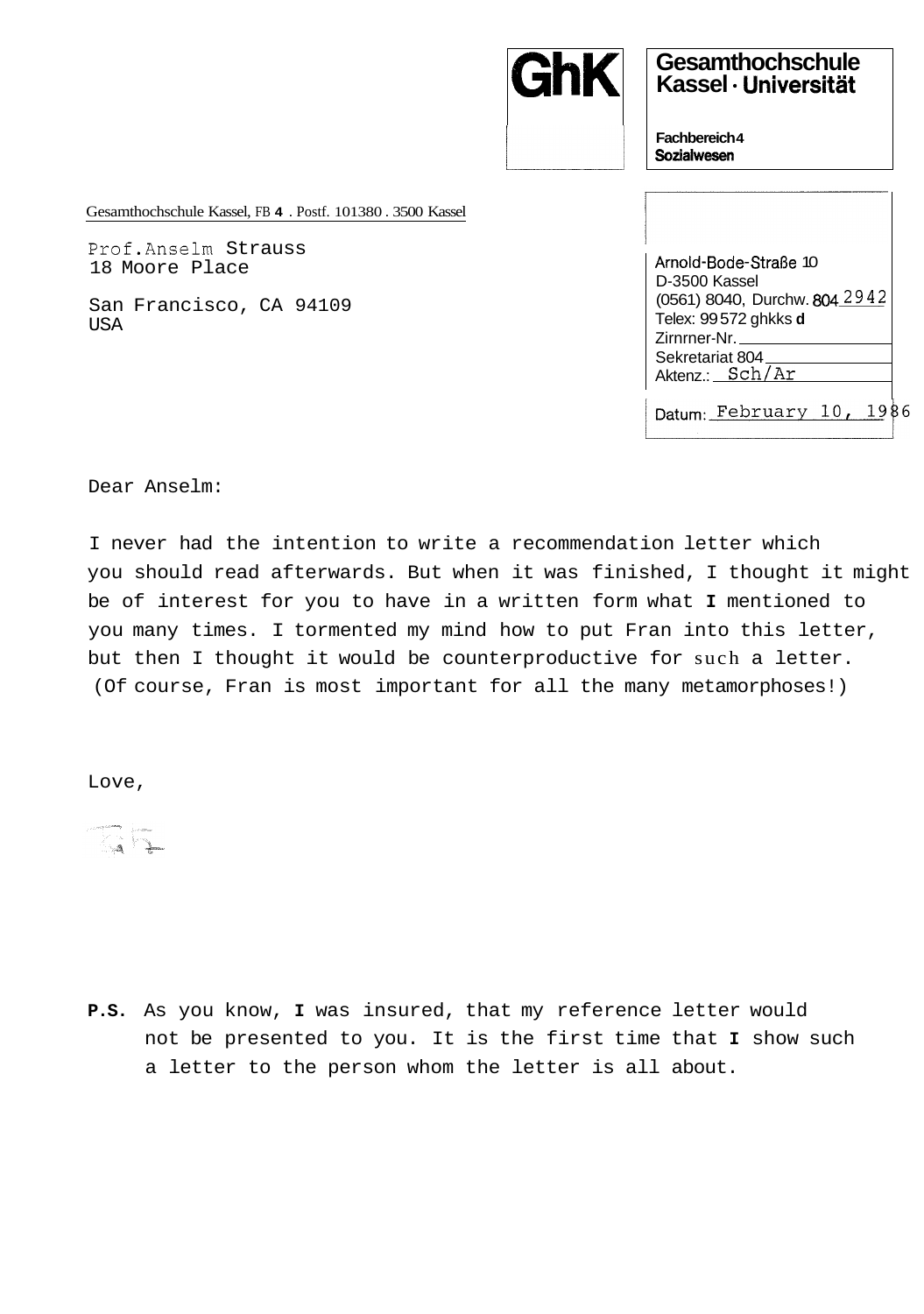

## Gesamthochschule Kassel · Universität

Fachbereich 4 Sozialwesen

Gesamthochschule Kassel, FB 4 Postf. 10 13 80 . 3500 Kassel

Professor Carroll Estes, Ph.D. c/o Lydia Derugin Dept. of Social and Behavioral Sciences School of Nursing, N631Y University of California, San Francisco

San Francisco, CA 94143 USA

I I Arnold-Bode-Straße 10 D-3500 Kassel (0561) 8040, Durchw. 804\_2942 Telex: 99 572 ghkks d Zimmer-Nr. Sekretariat *804*  Aktenz.: Sch/Ar Datum: February 5, 198

Dear Professor Estes:

It's a pleasure for me to answer your letter regarding Professor Anselm Strauss's work. I feel entitled to write about Anselm Strauss's achievements, because I started to know his work in 1970, and in the meantime I became very familiar with most of his writings. I met Anseim Strauss in vivid the first time - as far as I can remember during a conference on qualitative research in Konstanz, West Germany, in 1975, and since this (for me very important) day I maintained my personal contact with him regarding his research activities. My professorship at Kassel University was the first (and maybe still is the only one) on qualitative social research in West Germany, and therefore I might be knowledgeable enough to assess important aspects of Anselm Strauss's work.

Anselm Strauss is one of the outstanding sociologists of the second half of the Twentieth Century. His pre-eminence is grounded on achievements in theory, in research style and method as well as in the practical impact of his research on the health care professions. In addition, he developed an unique style of teaching how to do research. His model of "research workshop" starts to be a blueprint for teaching the art of qualitative research all over Europe. What is almost miraculous is that Anselm Strauss could again broaden and intensify his research activities (which indeed, were very impressive already!) during the last years  $=$  at an age, where other scholars start to slow down. Within the last seven years Anselm Strauss wrote three substantial books (partly together with his co-workers) on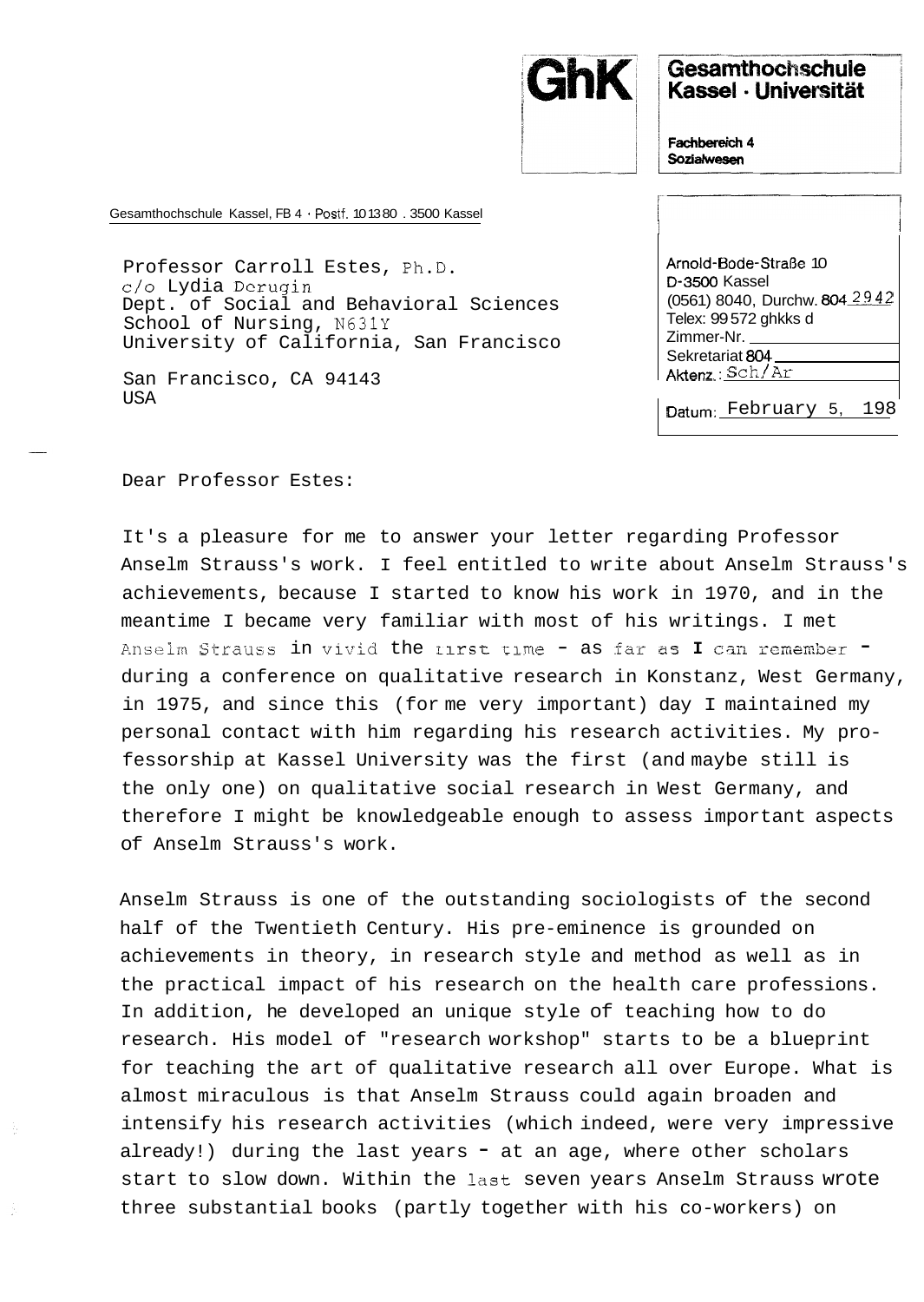medical technology and professional work, on research method and teaching, and on biographical work, which the chronically ill patient and her or his spouse do. And in addition (partly together with his co-workers), Rnselm Strauss wrote numerous important articles on basic theoretical issues (e.g. on medical technology and health care work). With these impressive achievements in publishing in my mind,let me just focus on the last seven years of his work.

## a) The research activities of Anselm Strauss

It was always Anselm Strauss's work style to embark on empirical researc projects dealing with very practical issues. His projects were always intended to look at precarious sorts of professional work (mostly in the health care professions, but he could do the same for industrial work and art work, and partly he did).Heto Look at it from a "strange" analytical viewpoint; to detect, see and explore phenomena unknown or unnoticed hitherto; to come to new conclusions regarding the interrelatedness of up to now knowr, unknown or unnoticed social phenomena: and to write down the research in an elegant prose which is perfectly understandable not only for professional sociologists but also for the professionals in the work fields under study and for the interested general audience. On top of this "basic service" which in his view empirical research projects should deliver to society he tried to use the action impetus and the intellectual resources of the concrete research endeavor in order to deepen the insigh<sup>t</sup> into basic theoretical phenomena. One could then read these insights in special chapters of the general research publication, or they were contextually alluded to throughout the general research report, or they were more densely formulated in special books and articles addressed only to the professional sociological audience. - During the last years Anselm Strauss conducted one large research project on the impact of medical technology on professional work in the hospitals (together with Shizuko Fagerhaugh, Barbara Suczek and Carolyn Wiener) and one smaller research project on the biographical work, which the chronically ill patient and her or his spouse do at home (together with Juliet Corbin). Both are very important for the understanding of the social world of health care work. After reading the reports, health care professionals and the general audience have to think more closely about the relationship between the impact of modern technology on the humanity and the

 $-2-$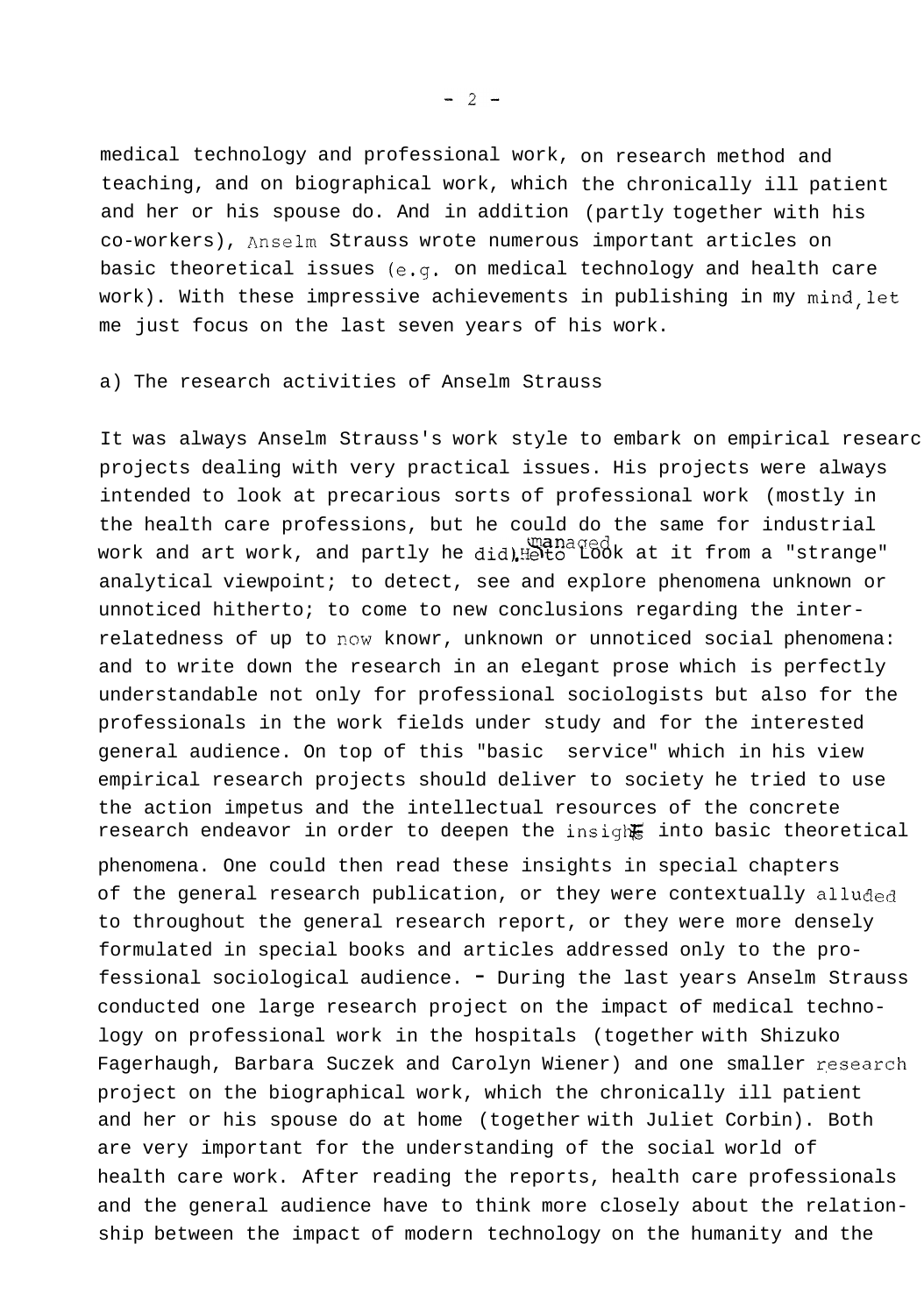paradoxies of professional work (e.g. the chapter on the ICN in SOMW  $=$ ''Social Organization of Medical Work"), they have to realize more than before the importance and nature of the work the patient her- or himself and her or his spouse are doing (e.g. chapters 6 and 8 of SOMW), they have to understand how the management of the illness trajectory is shaped by biographical processes and biographical work (to get a comeback, to get closure etc., cf. manuscript parts of the book and the articles with J. Corbin), and they have to look more meticulously at the social sources, the social construction and the social control of mistakes at work and the related safety work (cf. the chapter on safety in SOMW) .

For professional sociologists it might be even more important, that the first research project extends the basic theoretical insights into the structure of work processes, and the second adds to the anthropological knowledge of biographical processes considerably. The report on the machinery project first spells out the work tasks of the illness trajectory, and then it explicates a whole array of different dimensions and sorts of professional and non-professional health care work (machine work, safety work, comfort work, sentimental work, kin work; later Strauss adds information work, error work, body work). Such a differentiation of work dimensions has been never done before systematically, and it focusses attention on known but unnoticed aspects of work in general and not just on health care work. (E.g. Anselm Strauss reworked the chapter on sentimental work into a German article on "Gefiihlsarbeit", published in the Kolner Zeitschrift fur Soziologie und Sozialpsychologie, one of the two leading West German sociological periodicals. This article then became a classical text in theoretical discussions on social work in West Germany). But even more important is, that Anselm Strauss arrived at **a** deeper understanding of the temporal order of work processes. This temporal order is always precarious, because the contingencies of, and the related sufferings within, the illness trajectory always produce "emergent", unplanned, non-expected phenomena. (In former days Anselm **Strauss** dealt with these phenomena in terms of "cumulative mess", e.g. cf. "Anguish"). The professional worker, who is the main processor of the illness trajectory and the contract partner of the patient, has to construct a plan for the arc of work steps she/he and the other professionals will execute regarding the patient. But this construction has always to be reconsidered

 $\Delta$ 

 $-3 -$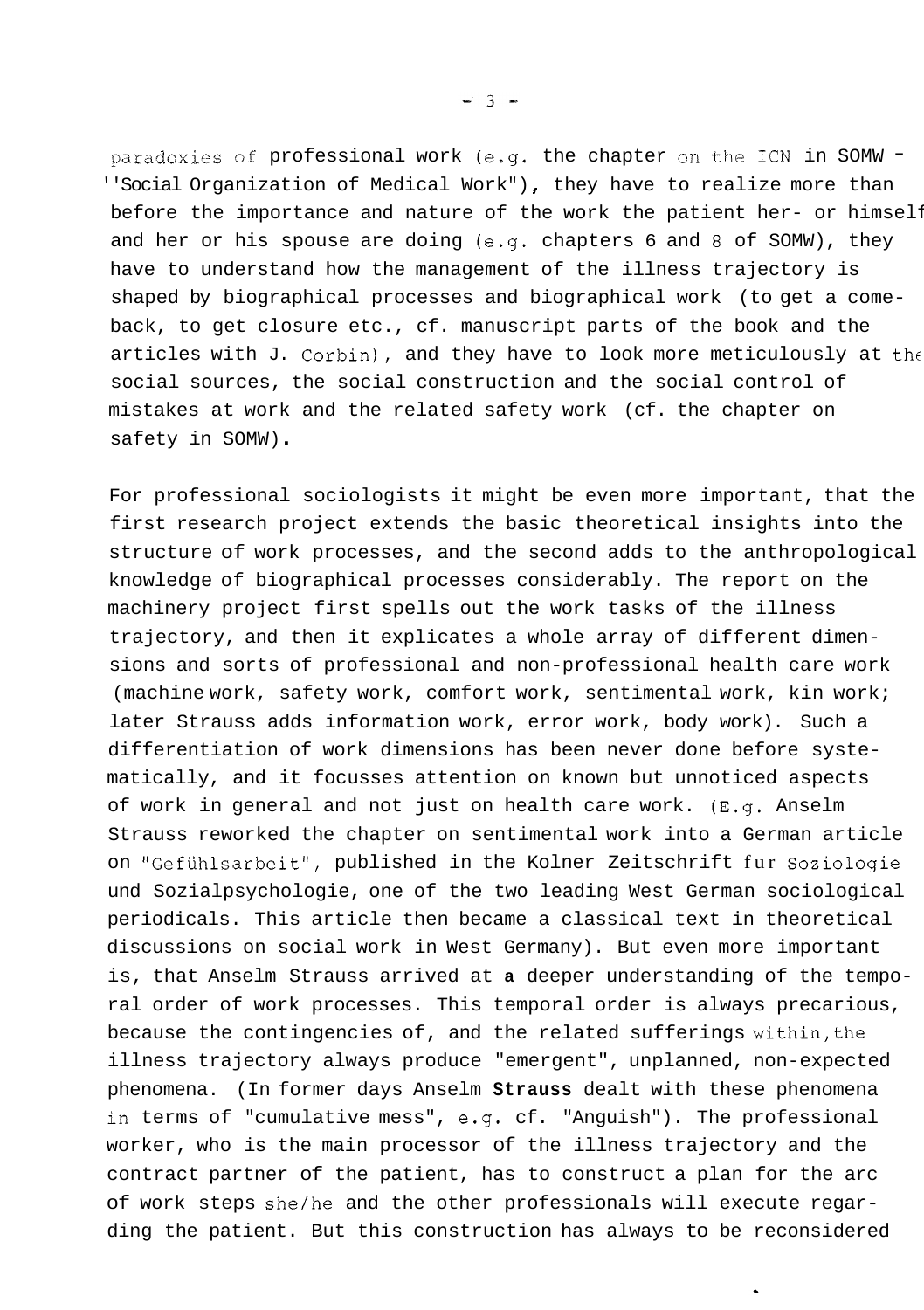and recalibrated according to the unexpected exigencies emerging in the course of  ${}^{th0}_{un}$  folding trajectory and its treatment. This is the task of articulation work - the mayor theoretical innovation in Strauss's book on medical work, Articulation has to deal with the sequential order of work steps made necessary by the emergence of expected and unexpected events occuring within the course of the trajectory. It has to consider the biographical processes of the patient and the intricacies of the division of labor firstly between the health care professionals and secondly between them and the patient and his kin. Articulation has to take into account the time aspects of trajectory and work as well as the contractual base of the relationship between worker and patient (client) and between workers (in terms of negotiation).

The articulation concept (for focussing on the temporal order of work steps) will probably reshape the rationalistically oriented theoretical conceptions on social action, which have been prevalent up to now in sociology and analytical philosophy. In addition it opens new basic possibilities for looking at the computerization of work processes, for computerization basically means concentration of articulation work within one (relatively early) work step and within one central social unit. (E.g., Anselm Strauss's articulation concept will be used in a research project of the German Research Foundation on the comupterization of savings banks.)

The second project on the biographical work which the patient and his/ her spouse do spells out a theory of the impact of suffering (experienced within the course of the illness trajectory) on the biographical organization of the patient and her/his family. This step in theoretical thinking is pivotal for the unfolding course of Anselm Strauss's oeuvre. In his early theoretical treatise "Mirrors and Masks" Strauss dealt with biographical processes - especially those which are implied in status passages connected with career lines. After the publication of this great theoretical essay, Strauss concentrated on the structural processes of professional work and its organizational constraints for 25 years. Central for this important period of Strauss's work life are the concepts of awareness context, negotiated order, trajectory and social world. They were developed and used by Strauss in order to illuminate salient features of cooperative and conflictuous work processes directed to the diseases and the sufferings of patients.

 $-4-$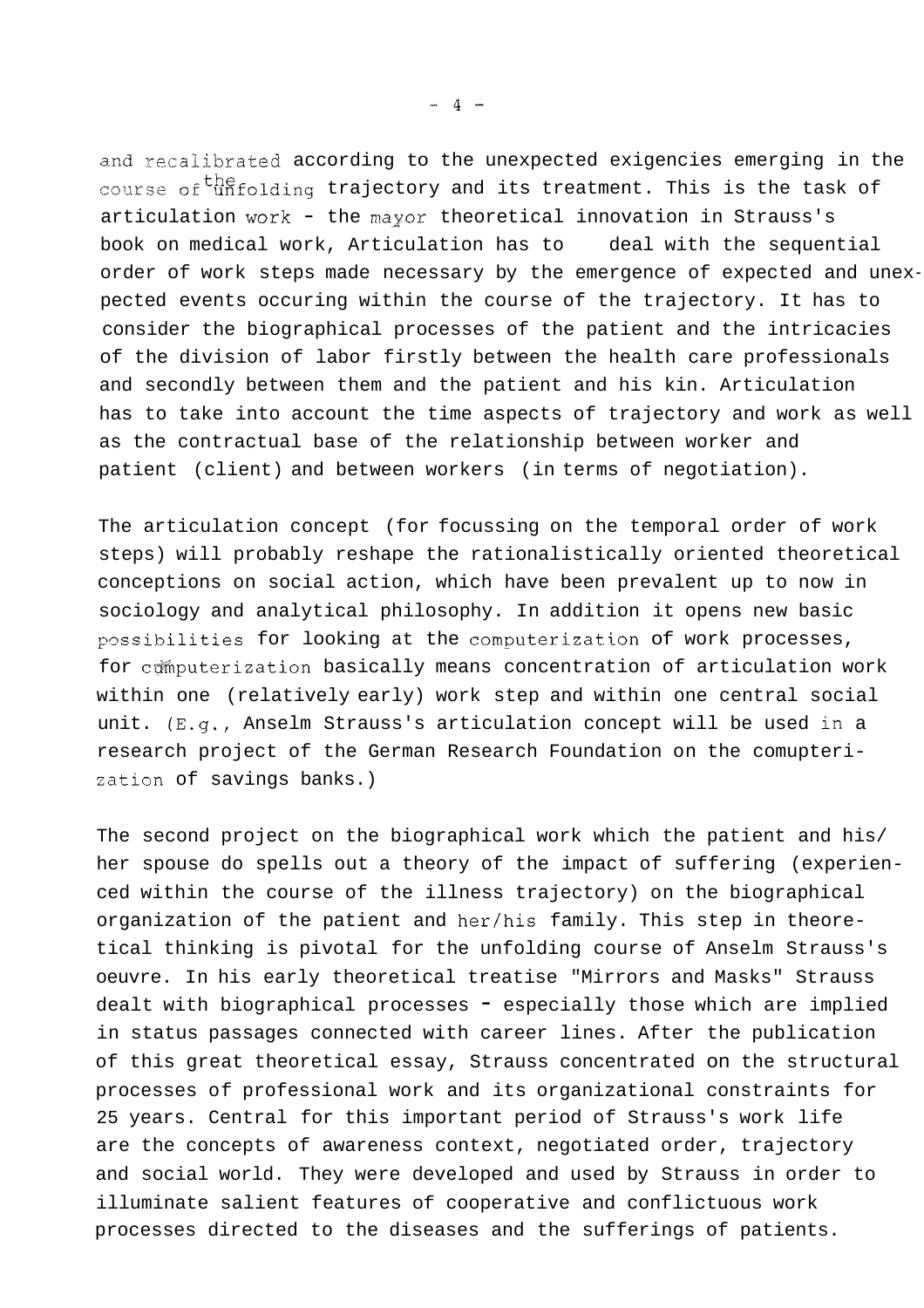But the biographical contexts of professional work and the patients' sufferings were only alluded to. {Nevertheless : especially in "Anguish" the phenomenon of biographical contextualization is obvious.) Now, in his cooperation with J. Corbin Anselm Strauss resumes his earlier theoretical interest in biography. He spells out the biographical implications of comeback, stable and deteriorating illnesses trajectories. Central for the relationship between illness trajectory and biography are the biographical body concept (regarding body parts which do not fulfill their functions anymore and the traumatization of which cuts off biographical potentials, or which start to function again and open up new biographical potentials) and biographical time (e.g. suspended time, collapsed time, living in the immediate present, iceboxed future, past and future hovering over the present). The patient or biography incumbent can partly control the biographical impact of the illness trajectory by biographical work (e.g. contextualization, ideational processes, coming to terms, identity reconstitution, recasting, crystallization).

It is obvious, that (in the course of the second project) Strauss's thinking is now approaching basic anthropological relationships between self, body, time, action and suffering. It resurrects the legacy of reflection of Mead's "Philosophy of the Act" and "Philosophy of the Present". But the analysis is now put on empirical feet and deals with central life world phenomena, which are pivotal for the "history of the self" (and not remote for the self as the isolated acts of physicists are). In addition, it is informed by a special sensibility for suffering as a social and biographical phenomenon caused by the conditional relevancies of trajectory processes. I expect for the future, that Anselm Strauss will rework the interactionistic theory of action by coming to terms with the impact of trajectory processes of suffering on the course of social action. (Contrary to Strauss, modern action theories of all sorts do not deal seriously enough with suffering; they forgot the Aristotelian differention between "actio" and "passio".) In addition, Strauss will hopefully spell out in basic theoretical terms the relationship between action, trajectory, work and their biographical contextualizations. Indeed, the most important step for this enormous theoretical task is done already: to spell out the "inner", the "biographical" side of trajectory processes, which Strauss had approached before mainly in terms of work and organization.

 $-5 -$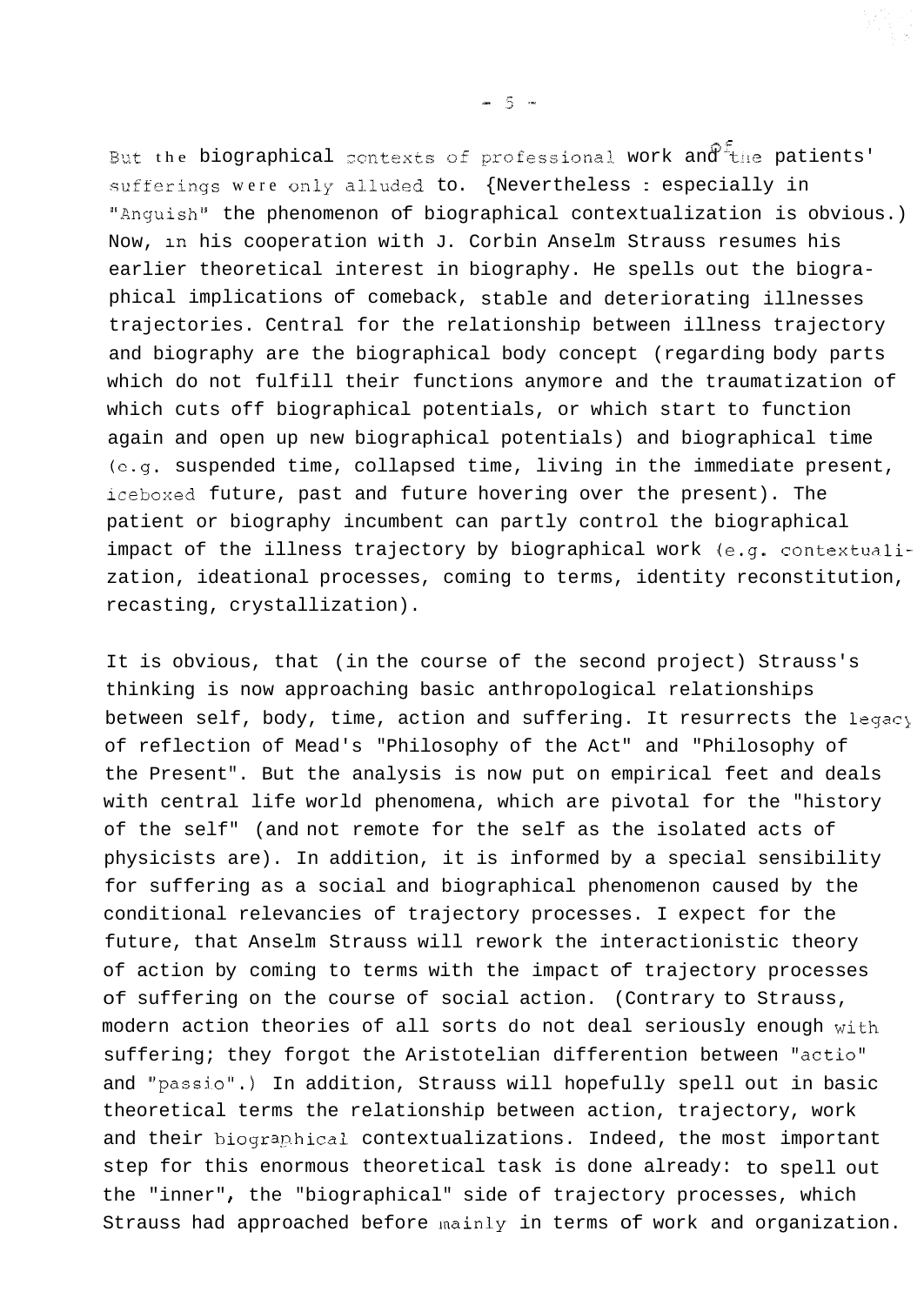In order Po analyze the biographical implications of illness trajectories  $($ and other sorts of trajectories as immigration, going to war etc.) it is pivotal *to* be able to show the biographical contexts of trajectory experiences; otherwise central conditions for the behavior, performance, attitude, decision, identity metamorphosis of the trajectory incumbent are not accounted for.

The theoretical concepts of Anselm Strauss are of utmost importance for German and European sociology. The concepts of social world and of awareness context are used in many research projects on social movements and professional work. The trajectory concept has been used in many researches conducted on the empirical base of biographical materials, e.g. in Ph.D. dissertations on the life courses of Turkish migrants and on the careers of psychiatric patients. New attempts are under way to extend the trajectory concept to collective historical phenomena like revolutions and wars. The analytical concepts of the dimensions of work start to be used in researches on social work, industrial work and computer technoloqy.

## b) The teaching of Anselm Strauss

During the last ten years numerous European sociologists " including myself - came to San Francisco in order to see Anselm Strauss at work in his research team and his research class. For the Europeans the dynamics of cooperative interaction of his research team and its "epistemic potential" for generating theoretical concepts and models were astounding.And the cooperative style of working together with students on bits of empirical materials in order to "socialize" them into the research steps of dimensionalizing, coding, developing core categories, theoretical sampling, comparison, theoretical saturation, constructing theoretical models ("writing memos") was totally new for us. Having read the chapters of "Discovery of Grounded theory", we could surmise some of the interactional work inevitable for constituting the steps of qualitative research, but in addition we had actually to see the master researcher and teacher at work. Most striking was the use of common communicative resources: Strauss let his coresearchers tell what they had explored, scrutinized, experienced, heard (when they were looking at text materials in front of them or just exploiting the sources of memory), then somebody else had to

 $-6 -$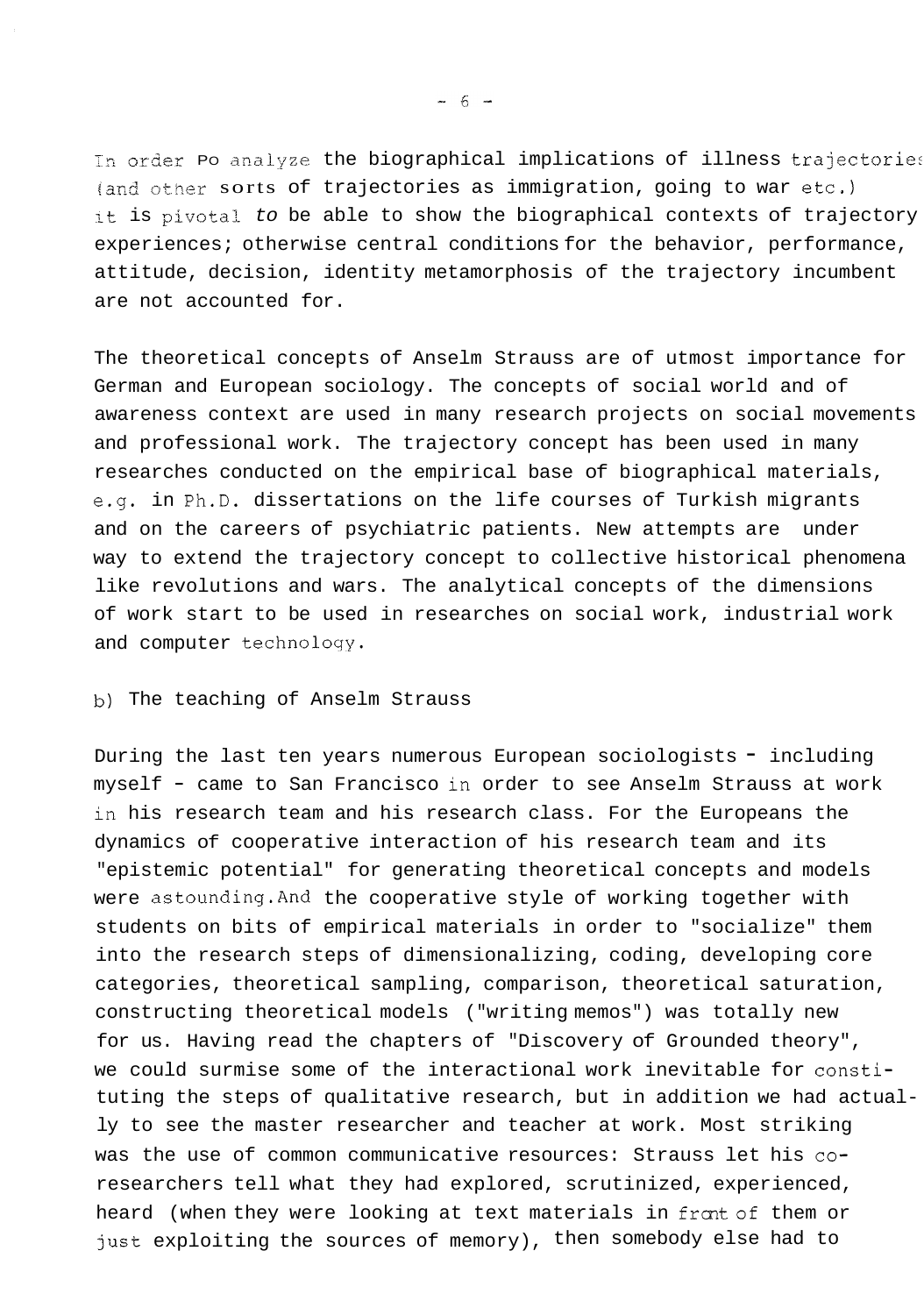describe the piece of empirical data step by step, and after that Strauss started to ask questions about remarkable features of the phenomena seen or beard. Then, usually without hesitation, the process of analytical abstraction started by making use of the intellectual power of the communicative scheme of argumentation. After the generation of some analytical concepts, Strauss redirected the focus and started the analysis of a new chunk of empirical data which seemed to be in contrast with the one discussed already, and then the group repeated the procedures of structural description and analytical abstraction dealing with the new material. Having in hand two sets of abstract concepts, Strauss started to compare, contrast and integrate the concepts into ordered schemes (of procedures, processes, structural conditions etc.), and encouraged his co-workers or students to develop new concepts and arrive at the overall order of the "constellation of concepts''.

Most important for us European visitors is Anselm Strauss's interactive openness for new impulses, new empirical data, new lines of thought, his ability to engage the co-researchers and his students within productive schemes of communication (narration, description, argumentation etc.) and to let them embark on searches for theoretical order. Of course this is only possible on the base of social and biographical sensitivity regarding life, work and career of students and co-workers. There is a stability and intensity of relationship between Strauss and his students and co-workers which is almost unknown within the European mass university. I.e., cooperative research work and teaching are not just technique and the transmittal of technique, but they start with a responsible biographical attitude regarding each of the coworkers and students. As a professional practice it is mainly an art which can be learned by following the example of the master in the social context of a permanent research workshop - but **of** course an art which is grounded on general epistemic principles and methodological steps which can be learned systematically. Whereas the first methodological book (with Barney Glaser) sketched a normative outline for doing qualitative research discussing central concepts as "theoretical sampling" and "saturation", Strauss's new book on the teaching of method attempts to demonstrate the art **of** concrete research work in all its social situatedness. It draws very close attention to the mini-steps of interactive, communicative and ostensive activities

 $-7 -$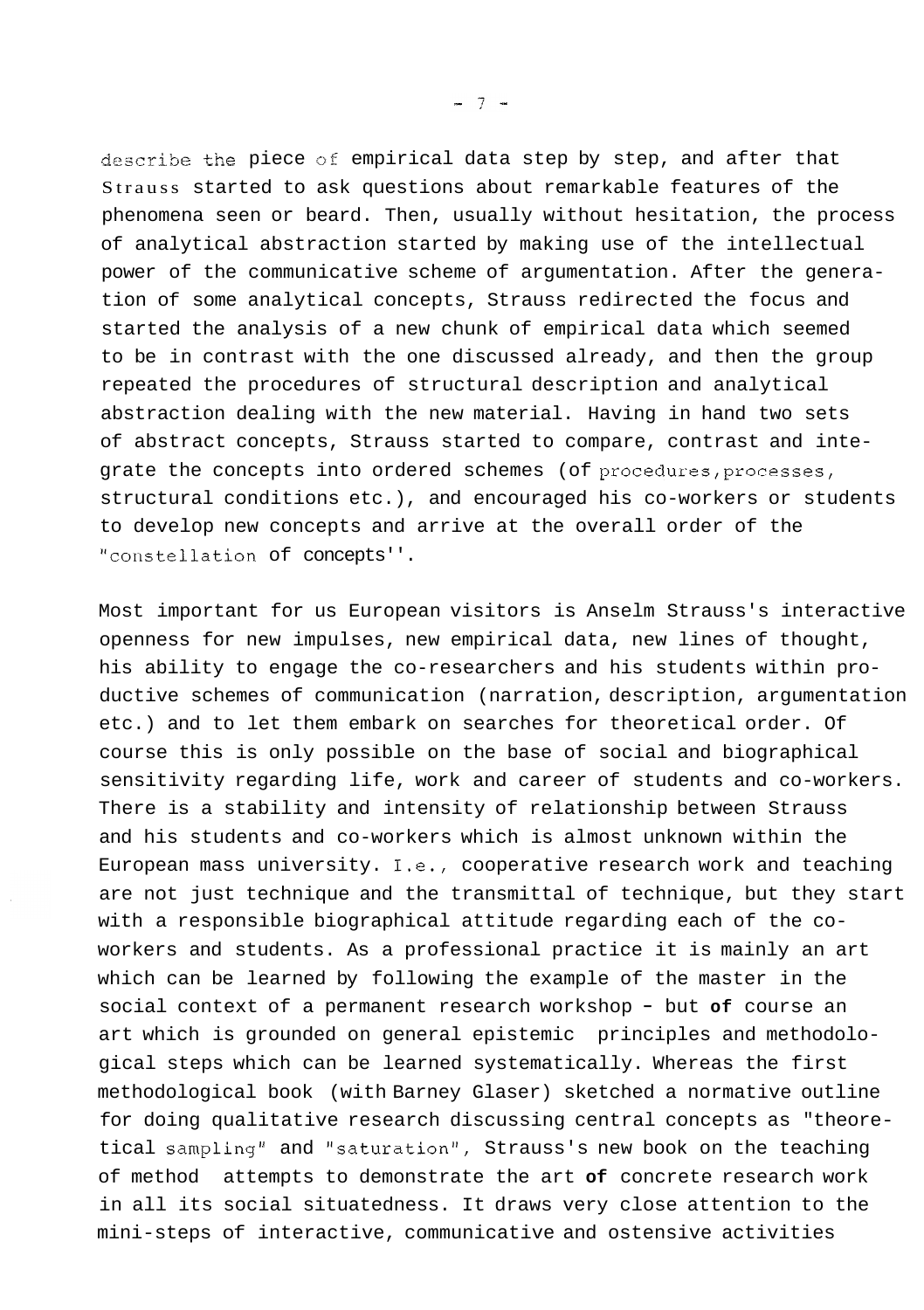(e-g. using diagrams), it discusses the social relationship between teacher and student in its various phases and it deals with the innerpsychic problems of learning (e.g. being flooded with data) and the biographical metamorphosis of becoming a researcher. The new book on teaching research methods is a very artistic, elegant piece of writing. It "composes'', e.g. presents and discusses, chunks of transcripts of teaching and research sessions as well as products of the various steps of the arc of research work (e.g. pieces of the structural description or "microanalysis" of a text; pieces of theoretical memos etc.). The book will give scholars and students a solid idea of how to conduct qualitative social research in all its social and biographical situatedness and by exploiting the mechanisms of communicative interaction and ostensive demonstration. In this regard the book represents a qualitative leap towards a non-normative, operational step-by-step teaching of the arc of research work taking into account the necessities and contingencies of actual workshop interaction. The book will serve as an important de-mystifier of the "sacred nature" of research procedures: it demonstrates that research work is just an ordinary sort of professional work focussed on the production of scientific knowledge and exploiting the resources of interaction, social relations, articulation, organization and communication.

During the last twenty years Anselm Strauss's method of generating empirically grounded theory has penetrated many branches of the social sciences and the humanities. For example, one can find the idea of theoretical sampling in Angloamerican discourse analysis and German linguistic pragmatics, the idea of saturation as a criterion for assessing the "closure" or "maturity" of a research activity is operative in projects of American cultural anthropology and in French biography research; last December I found out that "The Discovery of Grounded Theory" is not only widely read in Poland, but additionallyth; it became a methodological orientation for planning and conducting researches in industrial sociology and in biography research there. In West Germany numerous research groups attempt to orient their concrete interactive research work at the model **of** Strauss's research group and its team sessions. Parts of the method and teaching book are translated into German and published by the Fernuniversität Hagen (interacting with students by mail).  $-$  It is expectable that the published version of the method and teaching book will be widely read all over Europe

 $-8-$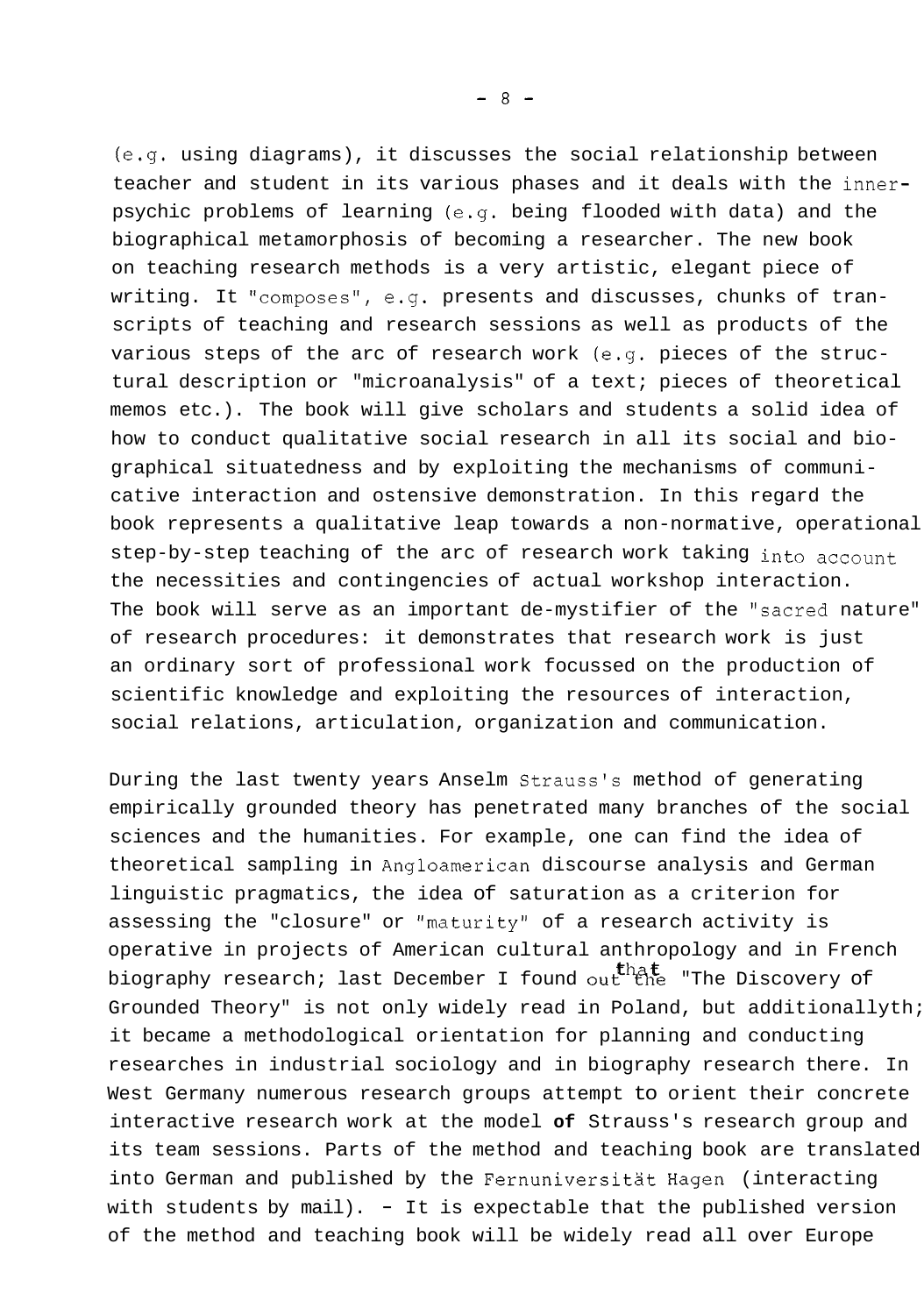and will even enhance the deep impact of Strauss's research style and qualitative methodology, which is prevalent already in qualitatively oriented European social sciences. Germans start to discuss Strauss's procedures for generating theory as an empirical explication of Peirce's epistemological idea of abduction.But most important is Strauss's personal example of "maieusis", i.e. opening up new questions and new lines of thinking by his art of "epistemic" interaction and communication based on biographically deep relationships to his coworkers and students.

c) The public service function of Anselm Strauss's scholarly work: his professional competence

As shown already, typically Anselm Strauss's research projects are focussed on very practical issues of crucial importance for professional workers and their clients. By conducting these researches he quite often spirited and oriented social and political action which would change the landscape of professional work, Sometimes this change would grew into a social movement, the vigerousness and vitality of which would let us forget that at the beginning there was just the scientifically restraint research of Anselm Strauss and his co-workers (and partly of other researchers). This was especially the case with re-thinking and reorganizing psychiatric health care and reshaping the care for dying patients. Today it is almost forgotten that Strauss and his co-workers helped to open up the professional and public arenas for discussing these anguishing issues. In later years Strauss concentrated on the needs of chronically ill patients. He stressed that the health care for these patients cannot be modeled after the formula of treating acutely sick patients. Health care professionals have to step beyond the confines of the "professional world orientation" **of**  the acute disease model in order to help chronically ill patients effectively. Probably the orientational impact *of* this approach on the nursing and the medical professions will be profound in the future as far as they have to take care of chronically ill patients. More practically, Anselm Strauss let his co-workers and students study the "everyday burden profile" of various chronieal illnesses, because each of them has a diferent impact on the everyday **life** of patients and their biographies. In order to help the various types of chronically ill patients, one now has to step out of the hospitals **and** look

 $- 9 -$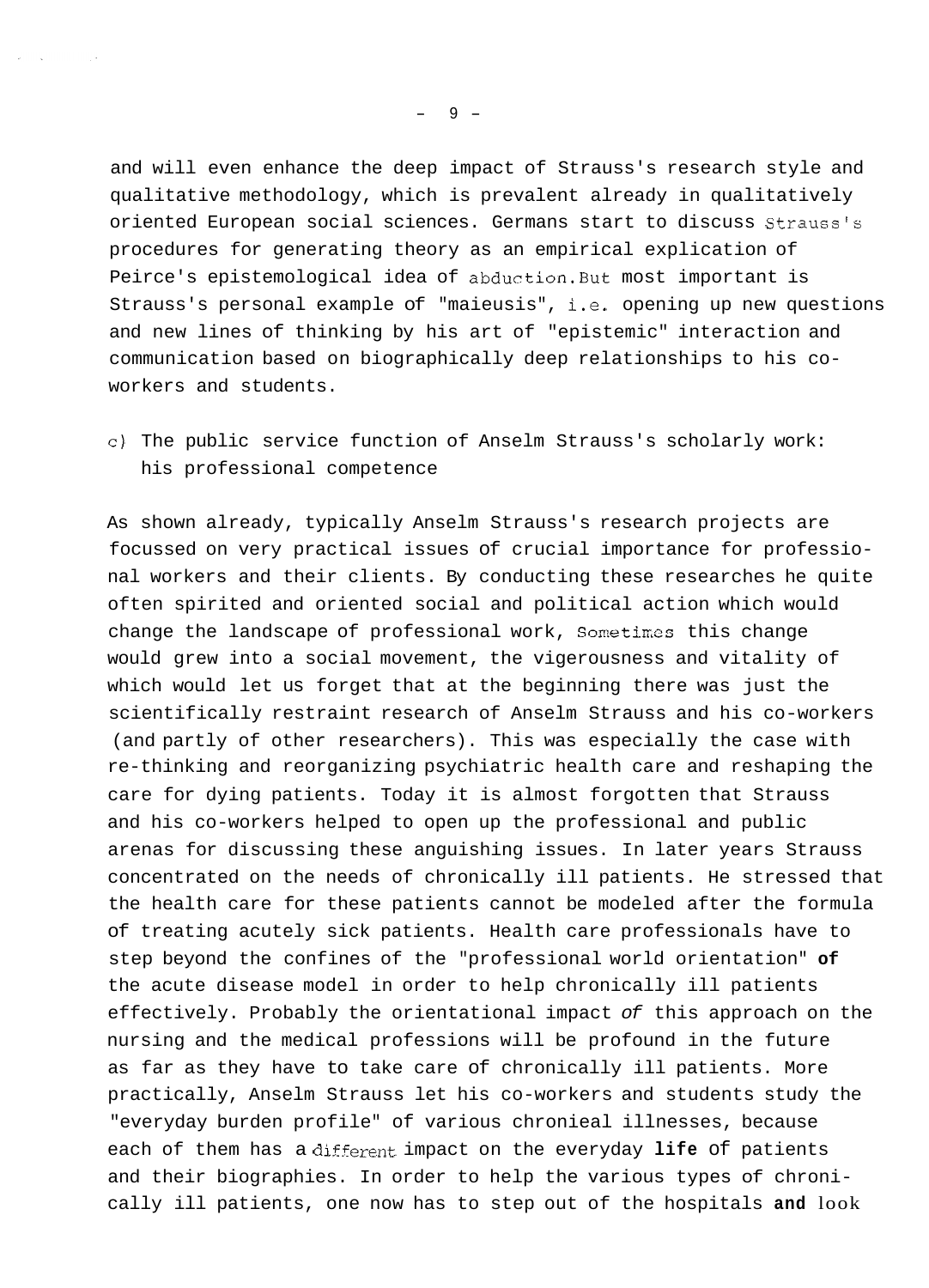at their life at home and its specific difficulties (regarding transport, body care, preparing meals, biographical contingencies, unexpectabilities of the "disease *'s* behavior", chronical pain etc.). This will be of great importance for selfhelp groups, new para-medical occupations, general health care policies, and questions of social insurance. I could show similar practical impacts of Strauss's and Fagerhaughs research on pain management (perhaps the richest of Anselm Strauss's "practically minded" books) and could speculate on the expectable impact of the "Medical Work Book" on the responsibility, sensitivity and organization of health care work and policies. Although sometimes focussed on very minute phenomena of professional work or interactive phenomena, Anselm Strauss is also intensely interested in "macro phenomena" like health care policies, the ethical discourse of society regarding inextri cable paradoxies of medical and nursing work (e.g. the chapter on the ICN in the "Social Organization of Medical Work") or the questions of moral and legal control of professional work (e.g. of biotechnological research; this was one of the researches he did not conducted personally, but which he supervised).

The professional competence of Anselm Strauss as scholar and academic teacher is outstanding. I could hopefully pinpoint to the saliency of Strauss's scholarly work for theory construction and method in the inter pretive social sciences. This saliency is not confined to research endeavors within the tradition of the Chicago School of Sociology and of Symbolic Interactionism. His scholarly work is also pivotal for other interpretive research traditions, e.g. Polish biography research, German sociology of knowledge, the French and Dutch phenomenological reflections on the body as situs of the self in the tradition of Merleau-Ponty, etc. This again demonstrates Strauss's pre-eminent status as one of the leading sociologists of today. Perhaps Strauss's work mav be even more cherished in European countries than in the U.S. If this impression would be true, the reason of this might be found in the special blend of two types of "moods" in Anselm Strauss's oeuvre: the attitude of American intellectual openness, "practicalmindedness", pragmatistic humanity and moral optimism, on the one hand, and a deep sensitivity for the interpretive ambiguity, multiperspectivity and the tragic fatefulness of human life and collective history which haunted Europe during the last hundred years, on the other. It has to be stressed that Anselm Strauss's impact as teacher is

 $- 10 -$